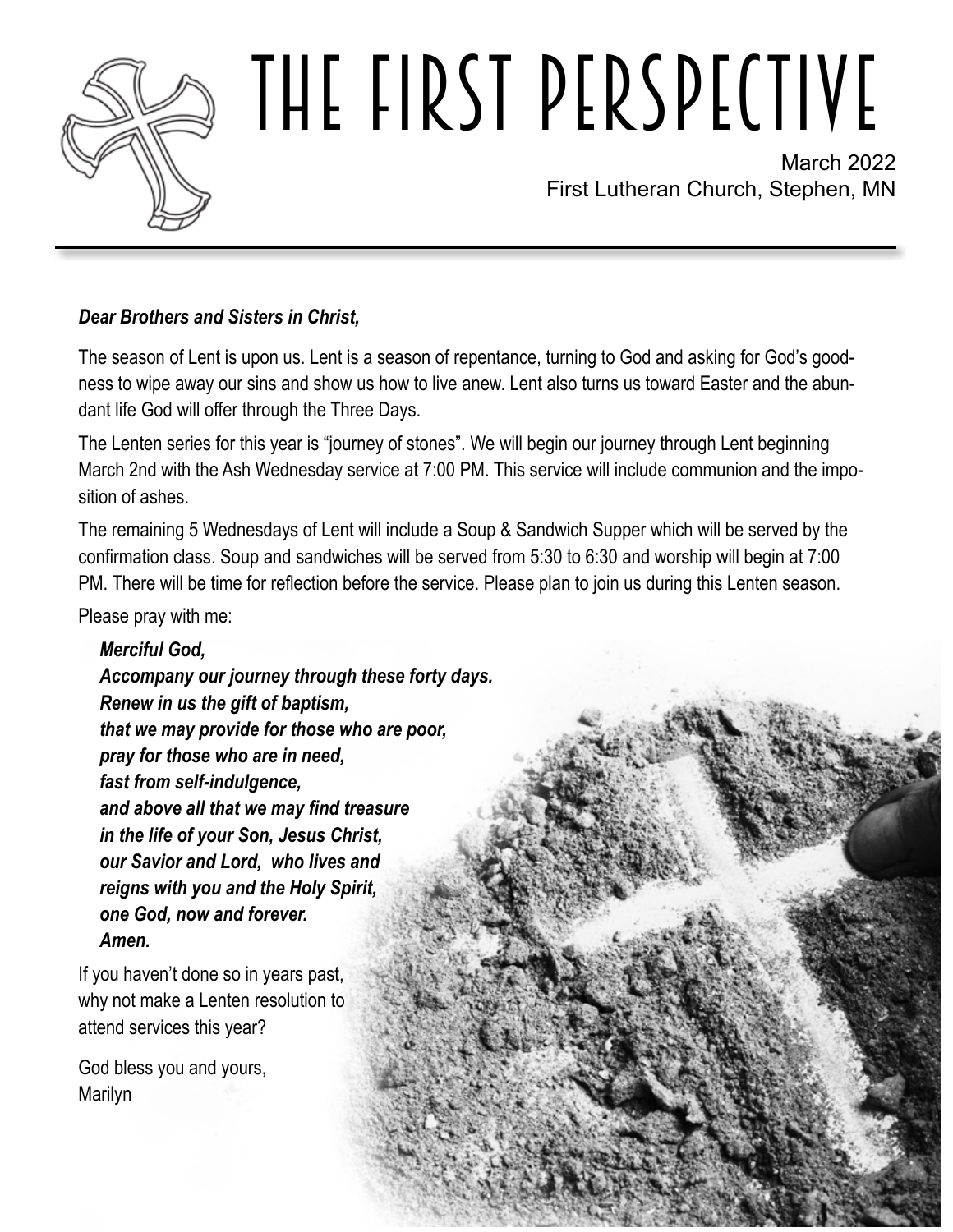# Call Committee Begins The Search for a Pastor, asks for the congregation'S participation



As the congregation moves forward in finding a Pastor, a Call Committee has been formed. The Call Committee was strategically chosen to represent different ages, genders and experiences. Call Committee members are Shawna Peterson, Marilee Marty, Gannon Nelson, Deanna Swendseid, Korey Sundby and Connie Troska. Below are the highlights of what is happening so far.

After several postponed meetings (thanks to the weather and COVID), the Call Committee met with a Synod representative on February 10th via Zoom instead of in person (again...weather).

The Synod representative explained that there are 10 steps for the Committee to follow and that we have already completed several of the preliminary steps.

On February 15th, the Call Committee met to continue the process. This included creating an online profile for our congregation and developing a Congregational Study Questionnaire. This Questionnaire is part of the search process and can be found in the center of this newsletter. We encourage every voting member to fill out the Questionnaire. You can either fill it out and return it to the church, or you can go to www.stephenflc.com and click on the link to the Questionnaire online.

Either way, you choose. We ask that you fill it out ASAP so that we can move forward with the next step. Deadline to fill out the questionnaire is March 15th.

Thank you,

Call Committee Members

# NOTICES

# **Ash Wednesday**

Services March 2 at 7 pm.

#### **Lenten Soup & Sandwich**

Confirmation students will be hosting a Soup & Sandwich meal each Wednesday before Lenten services. 5:30 to 6:30 pm.

### **Church Council Meeting**

Wednesday, March 2 following Ash Wednesday Services.

### **Celebrating Baby!**

A Baby Shower will be held for Moriah (Nelson) Bickel on March 12 from 10 am to 2 pm.

#### **Martha-Ruth Circle**

The Martha-Ruth Circle will hold their first meeting of the year on Monday, March 14 at 7 pm at First Lutheran Church. Penny Jensen will be the hostess.

#### **Do You Have News To Share?**

Is something exciting happing in your life? Do you have an announcement you would like to share? Send your items for the newsletter to **firstl@wiktel.com** by the 20th of each month.

#### **SYNODIAL APPROVED MINISTER OFFICE & CONTACT INFORMATION:**

SAM - Marilyn Grandstrand: Tuesday & Friday 9am - 4 pm Email: flcpastor@wiktel.com | Phone 763-258-9217

#### **CHURCH OFFICE INFORMATION:**

Email: firstl@wiktel.com | Phone 218-478-3895 | www.stephenflc.com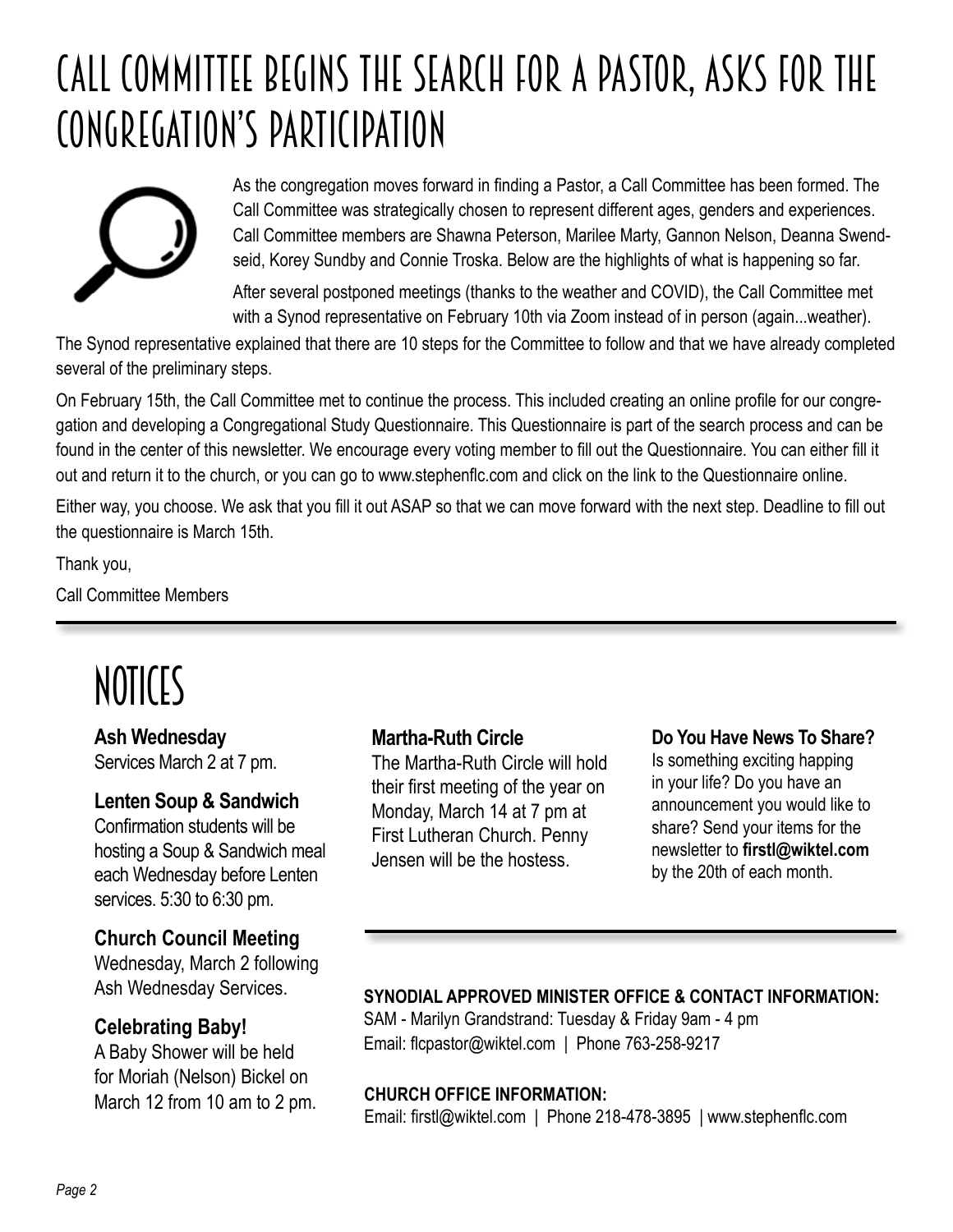# "Journey Of Stones" - Lenten Focus: Our Walk With God

### *"like living stones, let yourselves be built into a spiritual house, to be a holy priesthood, to offer spiritual sacrifices acceptable to God through Jesus Christ."* I Peter 2:5

This month marks the beginning of Lent, the season of the church year where we focus on our walk with God. Our theme for Lent comes from the verse listed above, we are living stones being built into a spiritual house.

#### **Each week please take a stone from the basket into worship with you.**

- March 2 Ash Wednesday: Written in Stone Exodus 32: 1-24
- March 9 Week 2: Rejected Stones Psalm 118, Mark 12:1-2
- March 16 Week 3: Sticks and Stones John 8:1-12
- March  $23 -$  Week 4: Hearts of Stone Luke 11:37-52
- March 30 Week 5: Upon this Rock Matthew 16:13-20
- April 6 Week 6: Crying Stones Luke 19:29-40
- April 14 Maundy Thursday: Stones to Bread Matthew 4:1-11
- April 15 Good Friday: The Final Stone Matthew 27:60
- April 17 Easter Sunday: He's Alive! John 20:1-18



# This Lent, Put God's love in action



This Lent, we're putting God's love in action by making Lutheran World Relief Personal Care Kits. The loss and uncertainty of COVID-19 continues to hit our poorest neighbors around the world even harder. And we ourselves are restless after two years of wandering in the wilderness of a pandemic. We want to announce to the world that Christ makes a new season possible: a Season of Hope. We're excited to engage in this project as a community during our Lenten journey this year.

#### HERE'S OUR COLLECTION SCHEDULE:

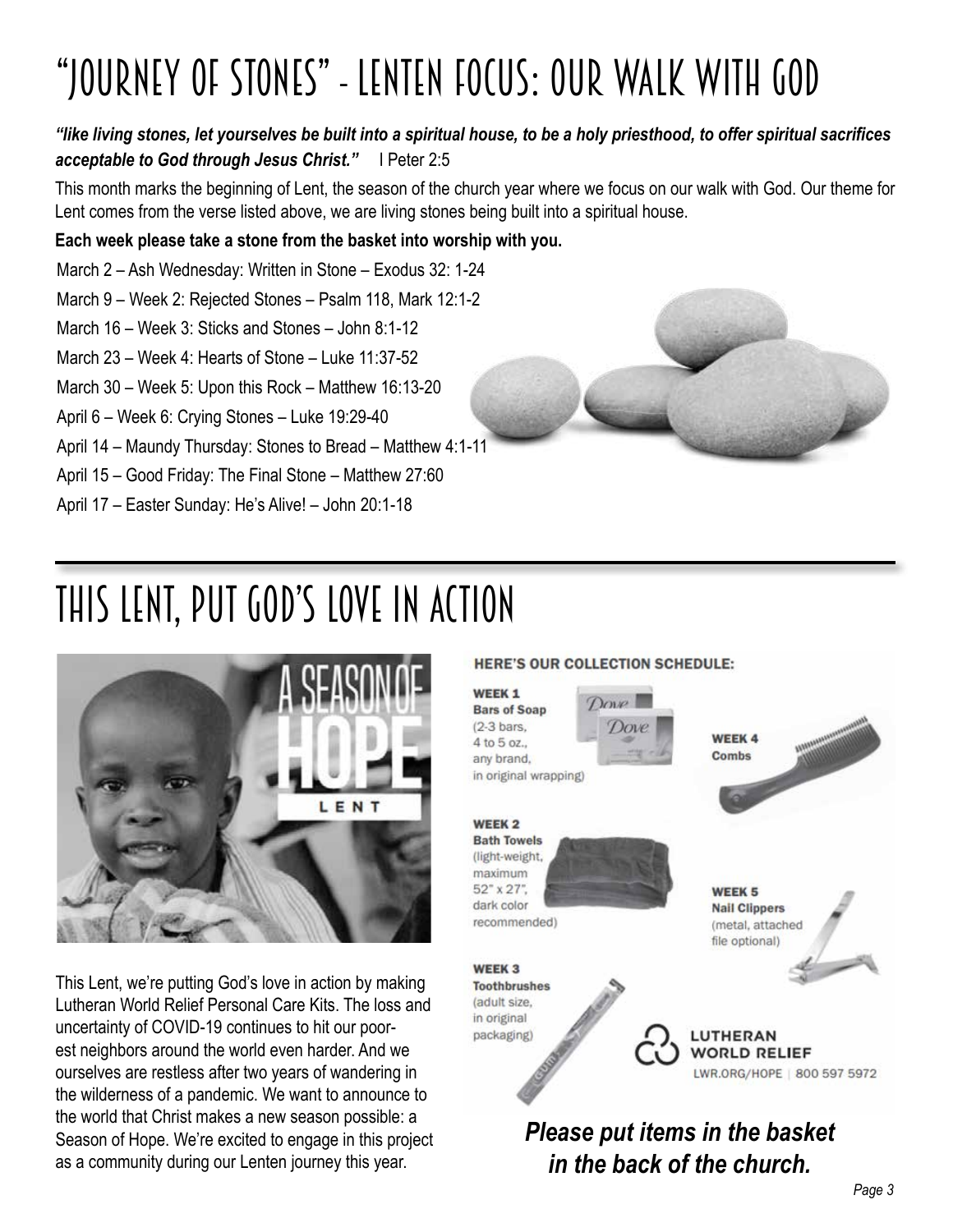# Thank you notes



Thank you to everyone who shoveled the church sidewalks for Myron. It's the first time that he signed up to help with the shoveling for the church, and unfortunately, he injured his shoulder 4 days before his week started, playing with the puppy outside. So, of course during his scheduled week, we ended up with multiple days of blizzard/blowing conditions, so we couldn't even get to town to try to clear it. Several people shoveled for him and several more volunteered to help. We so appreciate all the assistance to keep the church sidewalks clean.

Thank you!

Kris Ann and Myron Pietruszewski

Dear First Lutheran Church,

We hope you all are staying safe and warm this winter! Thank you for yor faithful and generous contribution to Pathways! With your help, we can share God's love at camp and beyond!

> Peace and Gratitude The Pathways Staff

# Prayers for those in the military

Please remember all our service men and women in prayer, especially:

- John Hendricks, son of Brian & Jean Hendricks, Travis Air Force Base
- Todd Jensen, son of David & Penny Jensen
- John Johnson, son of Roger & Jane Smidt
- William Kotts, brother of Garry Kotts
- Luke Thompson, son-in-law of Garry & Sharon Kotts
- Kelsey Schendel, niece of Pastor Mike



### **Ink & Toner Recycle Program/Cell Phone Recycle Program**

Drop off your used printer cartridges at First Lutheran.

Cell Phones can also be recycled. Accepted are: **Smartphones, cell phones, iPads, tablets, Kindles, iPods, Apple Watches and MacBooks**, regardless of their age or condition are accepted. You can put them in the cupboard in the church's front entry. Questions? Call Michelle Weberg at 218-478-4543.



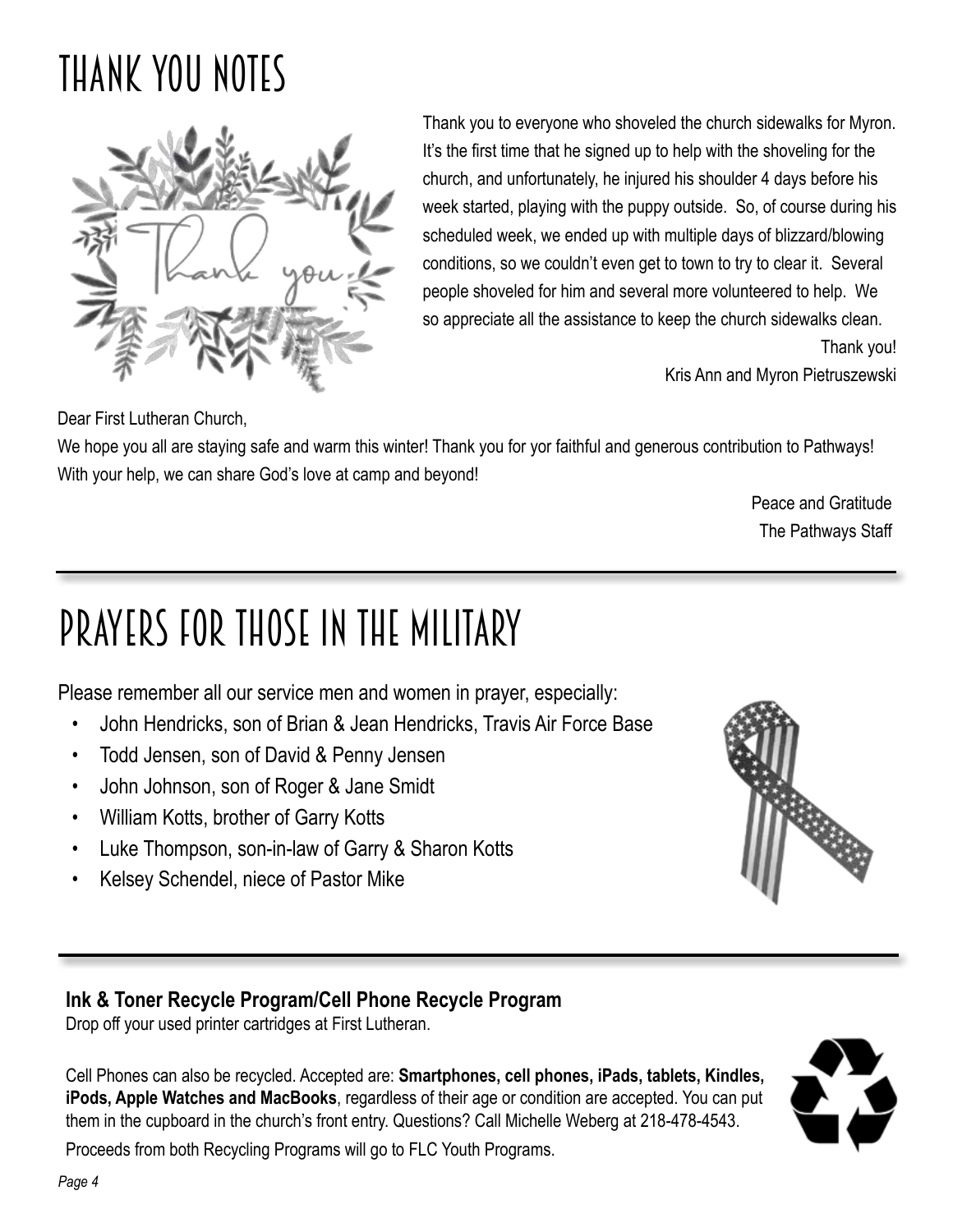

### **Bulletin Sponsors**

If you would like to honor or remember a family member, you can sponsor a bulletin. Sponsorships are \$20. Please contact the office with your request.

### **Loose Change**

Loose Change Sunday will be the 3rd Sunday of each month. This month's Loose Change is Area Food Shelf.

### **Altar Committee**

Reminder to change the paraments and fill the candles. Communion is served the 1st & 3rd Sundays. Committee members prepare the altar.

### **Lay Readers**

Please consider signing up to read during services. If you haven't been a lay reader before, contact Marilyn to find out more.

Thank you **Ava Weisenberger,** for reading this past month.

### **Thrivent Members**

Are you throwing away \$500 a year? You have the opportunity to use this money to help causes of your choice. Contact Ellen Anton for more information.



# SERVENT LISTS

*Please note the dates that you are scheduled to acolyte/usher for Sunday Worship. If you are not able to serve that Sunday, please find a substitute. Then, notify the church the the bulletin can be printed correctly.* 

### **ACOLYTES**

| 3/6  | Ty Winge, Mason Smith       |
|------|-----------------------------|
| 3/12 | Charlotte Rogus, Mia Curry  |
| 3/20 | Nick Winge, Anders Thompson |
| 3/27 | Abby McMahon, Brynn Benitt  |

### **USHERS**

|                                                   | 3/6  | Ken & Pat Heggen, Matt Kroulik & Whitney Weisenberger |  |
|---------------------------------------------------|------|-------------------------------------------------------|--|
| 3/12<br>Mark & Beth Kroulik, Garry & Sharon Kotts |      |                                                       |  |
| 3/20                                              |      | Geoff & Deanna Swendseid, Brandee Kuznia              |  |
|                                                   | 3/27 | Mark & Beth Kroulik, Kelly & Kristen Clausen          |  |

### **COFFEE SERVERS -- Leaders: Mark & Beth Kroulik**

| 3/6  | Chrissy & Gannon Nelson, Ann & Tom Woinarowicz |  |  |  |
|------|------------------------------------------------|--|--|--|
| 3/12 | Betsy & Brian Jensen                           |  |  |  |
| 3/20 | Krissy & Justin McMahon, Tim & Jody Paulson    |  |  |  |
| 3/27 | Lon & Melissa Woinarowicz                      |  |  |  |

# SACRED SOUNDS CONCERT

The Sacred Sounds Concert will be held on Wednesday, March 30th at 7:00 pm at St. Stephen's Catholic Church.

Sacred Sounds is an ecumenical event presented by Stephen Argyle Central students.

Everyone welcome!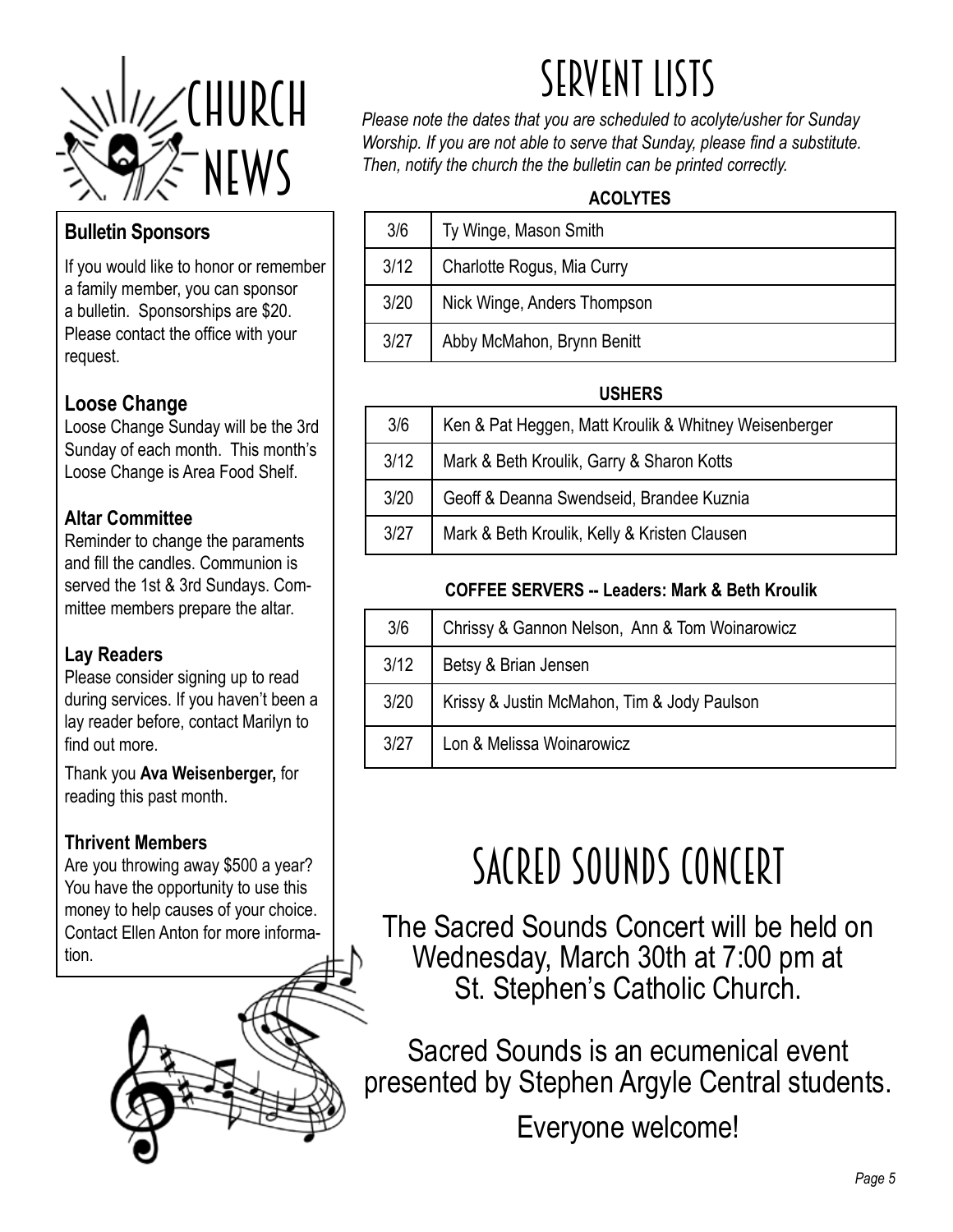

# **2022 ELCA "Boundless" Youth Gathering Cancelled**

*Information from the ELCA website:* 

*"After much prayer, conversation and tears, we have made the difficult decision to cancel the 2022 Gathering, MYLE and the tAble due to the ongoing pandemic, the recent COVID-19 surge and public health considerations*

*We know there are thousands of young people who will not get to experience the Gathering, and our hearts break for them. This was not an easy decision, and we ask for your prayers and your grace. We understand the impact this decision will have on our youth, volunteers and planning teams, and we hope to return to Minneapolis for a future Gathering."*

# **Soup and Sandwich During Lent**



The Confirmation students will be serving a Soup and Sandwich meal each Wednesday prior to Lenten Services. Serving will be from 5:30 pm to 6:30 pm. There will be time for reflection between the meal and the service. Please join the students for a meal and fellowship.

# **Pathways Summer Camp Registration Open!**

Registration is now open for Pathways summer camp! Discounts for early bird registration ends April 1st. Informational flyers have been sent home with First Lutheran students. Camp is available for all ages K-12. Contact the church office for scholarship assistance.

For more information go to pathwaysbiblecamp.org.

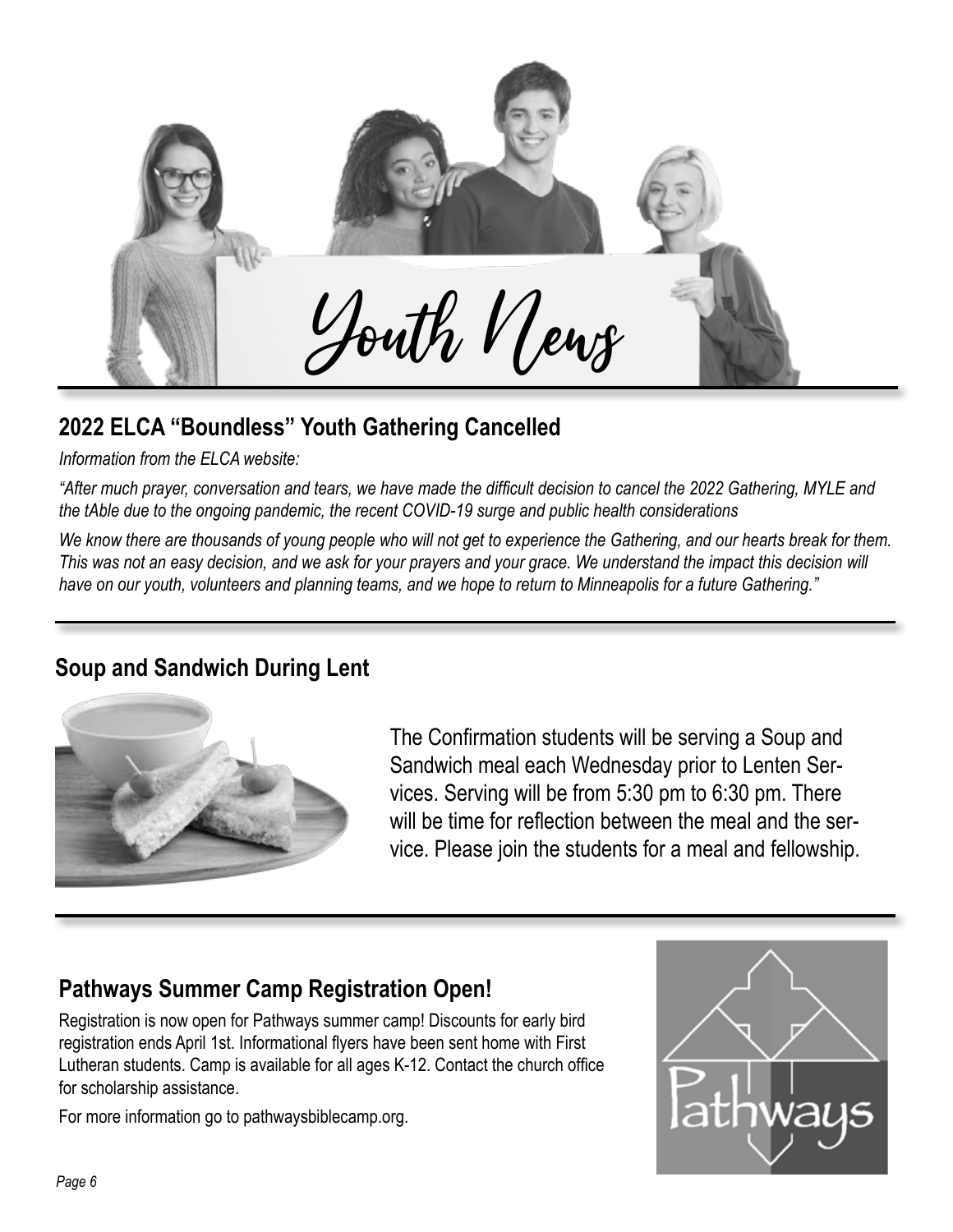# fIRST lUTHERAN yOUTH aCTIVITIES



*Preschool & Kindergarten students while they were painting during Wednesday School class*

# **Important Dates for Upcoming FLC Activities**

*Beginning March 2nd*, Wednesday School will be held from 6:00-6:50pm. We are ending 10 minutes early so that we can be done before the Lenten service begins at 7:00pm.

*Sunday, March 13th*, Wednesday School students will sing during worship services.

*Sunday, April 10th Palm Sunday,* Wednesday School students will sing during worship services.

*Wednesday, April 27th,* Last day of Wednesday School for the school year.

# **Mark Your Calendar! Vacation Bible School Dates**

Monday, August 1st - Wednesday, August 3rd - Vacation Bible School will be held at FLC from 4:30-7:30pm. Students that are currently in Preschool - 5th grade are eligible to attend. We will send more information to families as the dates get closer.

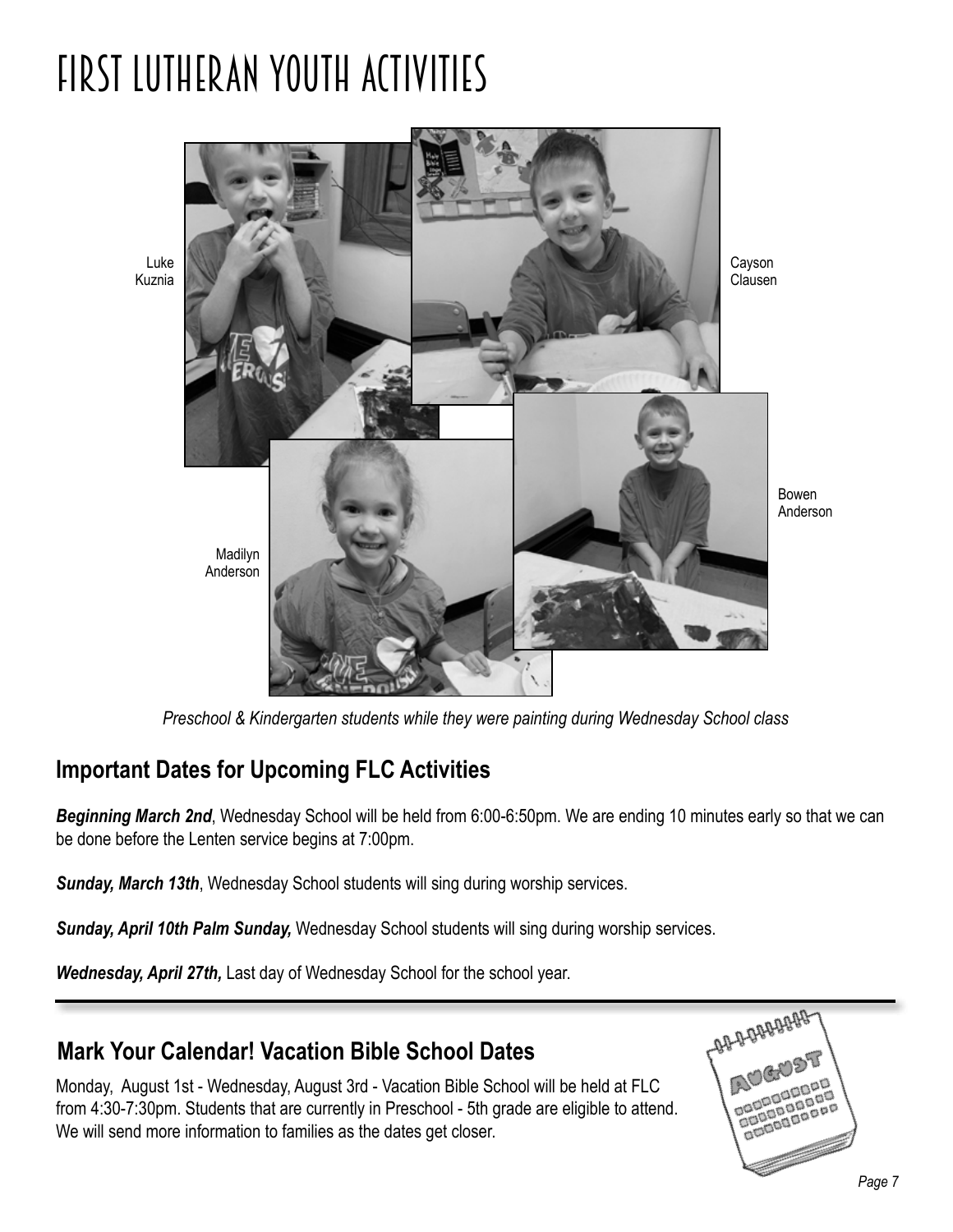

# March Memorials

| In Memory Of   | <b>Given By</b>          | <b>Designated Fund</b> |  |  |
|----------------|--------------------------|------------------------|--|--|
| Gary Hoper     | Ken & Patsy Hegen        | Door Fund              |  |  |
|                | Ron Jensen               | St. Petri Cemetery     |  |  |
|                | Kathy and Charles Labine | Door Fund              |  |  |
|                | John and Shawna Peterson | Door Fund              |  |  |
|                | Mike and Cheri Douglas   | Door Fund              |  |  |
| Arden Sustad   | Mike and Cheri Douglas   | Door Fund              |  |  |
| John Szklarski | Mike and Cheri Douglas   | Door Fund              |  |  |
| Vi Larson      | Mike and Cheri Douglas   | Door Fund              |  |  |

# OPPORTUNITIES TO GIVE

### **NEW LIGHTED SIGN**

A fund has been started for a lighted/electronic sign, to replace the current church sign in gratitude for Pastor Mike's 36 years of service to First Lutheran Church. Donations and memorials can be made to this fund.

# **FREE NOTES HARMONY PARK**

Three instruments have arrived. They will be stored until the spring. They will be placed on the south side of the church and will be available for the community to use.

# **SNOWBIRDS**

Please remember to send your pledge to your home church. See you when you return!



### **Congregational Questionnaire**

You will find in the center of this newsletter a Questionnaire. The Call Committee is requesting the assistance of the congregation in filling out the Questionnaire as the search for a new pastor begins.

Please take the time to fill it out.

**One Questionnaire per person. More Questionnaires will be available at the church or you can fill out the Questionnaire online by visitng www. stephenflc.com and clicking on the link.**



| 3rd Shirley Soderlund |
|-----------------------|
| 7th Ron Donarski      |
| 12thNeil Anderson     |
| 13th Pat Grabowska    |
| 13thRoger Smidt       |
|                       |
| 18thZachary McGlynn   |
| 18thClara Sundby      |
| 19thBethany Ness      |
| 19thCarson Pagnac     |
| 19th Karen Schendel   |
| 19th Mary Thorkildson |
| 21st Gustaf Douglas   |
| 21stCarrie Jensen     |
| 26th Madlyn Anderson  |
|                       |
| 29th Myron Danielson  |

# MARCH Anniversaries

| 8th Jan and Lee Bukowski         |
|----------------------------------|
| 19thAudrey and Ralph Swendseid   |
| 22th Betty Pikop and John Jensen |
| 30th Diane and Jim Klitzke       |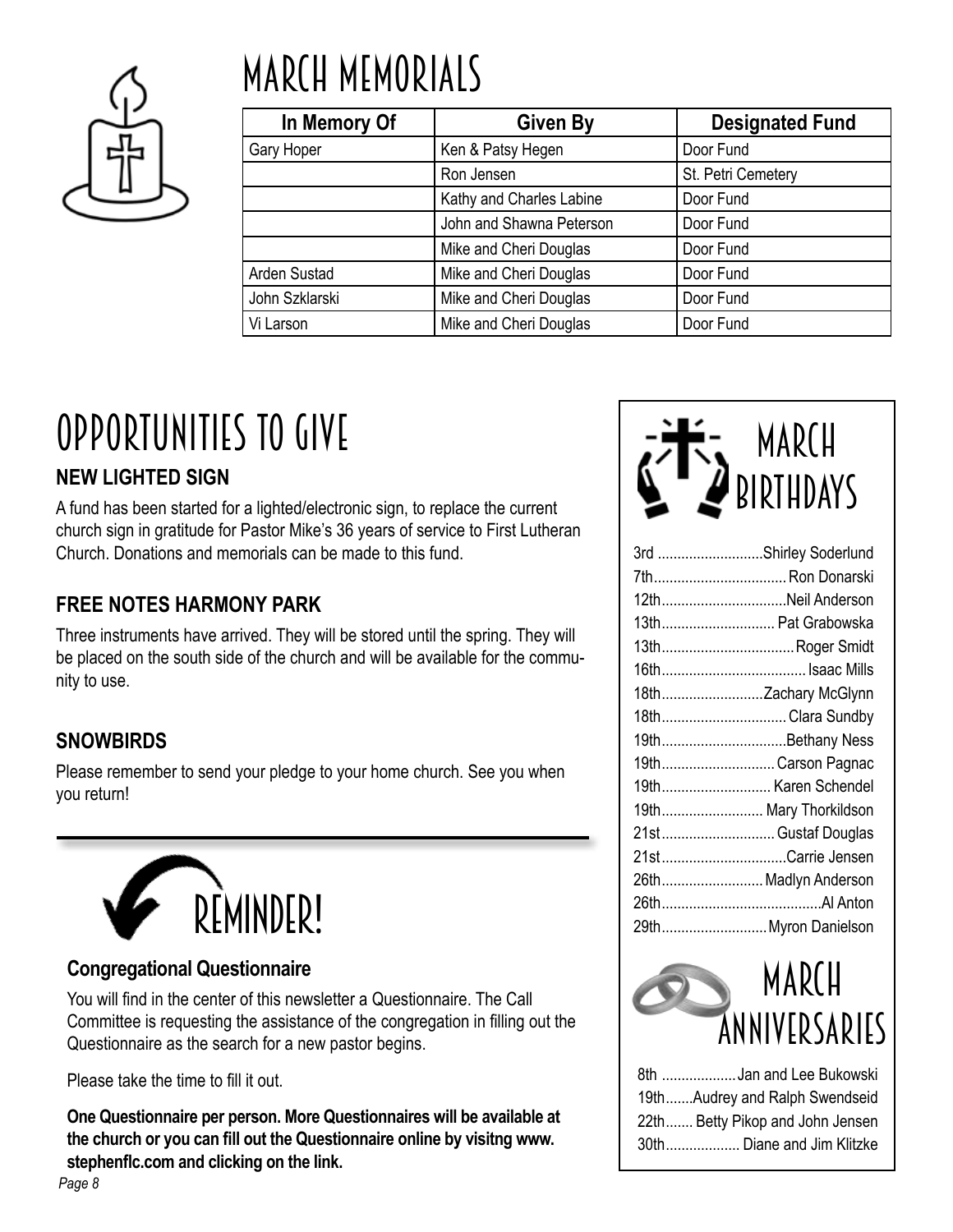#### **First Lutheran Church Council Minutes February 2, 2022**

Member Present: Deanna Swendseid, Connie Troska, Al Anton, Kelsey Anderson, Krissy McMahon, Jessica Rogus, Kristin Clausen, Betsy Jensen, and Melanie McGlynn.

Also in attendance, S.A.M. Marilyn Grandstrand and Ellen Anton

President Connie called the meeting to order.

Betsy read devotions.

New council members were welcomed and introduced.

Secretary's report: Motion by Deanna to accept the January 7, 2022 minutes, second by Jess. All in favor, motion carried.

Treasurer's report: All bills have been paid. Motion made by Kelsey to accept the Treasurer's report as printed, second by Betsy. All in favor, motion carried.

It was discussed to use some of our savings to pay off our parsonage repair balance. Motion made by Krissy to use a portion of our savings to pay off the parsonage repair, second by Deanna.

#### Membership changes: None

#### **Committee reports**

**Deacons:** Nothing to report.

**Trustees:** The lock on the kitchen door is currently not working. It locks just fine, just doesn't unlock reliably. The trustees will look into getting it fixed.

**Parish Education:** If school is 2 hours late or called off, there will not be Wednesday School. Bible camp dates are in the process of being set.

**Trust Fund:** The Trust Fund Committee won't meet until July.

**Stewardship:** No report.

#### **Old Business:**

• We have found someone to install the Free Notes Harmony Park. As of right now, Larry G. from North Dakota will be in touch with Betsy this spring to set a date for installation.

#### **New Business:**

- Deanna Swendseid & Al Anton will represent the council on the nominating committee
- Loose Change designations for 2022 was finalized.
- During Lent, Wednesday School will still start at the same time but end a little earlier. The confirmation kids will be doing soup & sandwich during Lent.
- We will be meeting on February 13th after church to discuss what to post for our secretary's position.
- Al Anton will be getting the church's mail until we hire a secretary. Ellen will go through the mail to get the bills. She will put other mail in council members' mailboxes.
- Bulk mailing costs were discussed. We need 200 to qualify for bulk mailing, and there may be a way to mail fewer for the same price without going with bulk mailing. Also, the newsletter can be linked to our Facebook page, where people can access reading it whenever they want. We will talk more next month.
- Kelsey made a motion to adjourn, second by Al. All in favor, motion carried.

The next meeting will be March 2nd after the Lenten Worship Service.

Meeting adjourned with the Lord's Prayer.

Melanie McGlynn Church Council Secretary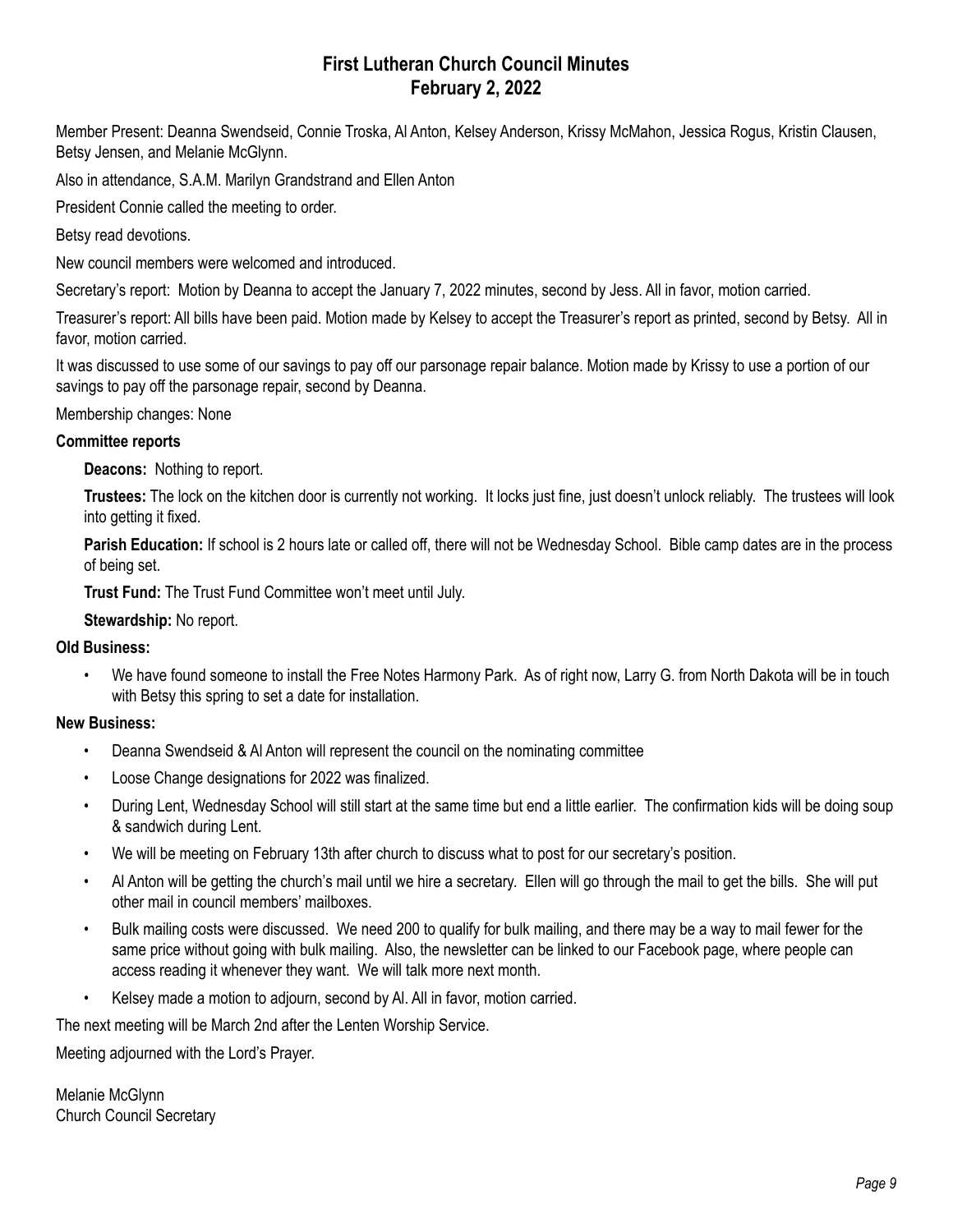# NORTHWEST MINNESOTA SYNOD NEWS



# **Great Northwestern Minnesota Synod Get-Together**

Dear Beloved in Christ,

It gives me great pleasure to invite you to the first-ever Great Northwestern Minnesota Synod Get-Together, held in Detroit Lakes on March 12 from 10 am to 3 pm (registration will begin at 9 am).

Yes, we shamelessly borrowed the title from the Minnesota State Fair! We thought it was the ideal title for a longed for gathering involving fun activities, inspiration, and information. For over two years, we've longed to gather as a whole Synod to worship, learn together, and grow in our shared mission to proclaim the gospel of Jesus Christ. This is our

In his explanation to the third article of the Apostle's Creed (I believe in the Holy Spirit…), Martin Luther explains that it is the work of the Holy Spirit to call and gather us together around God's holy word and sacraments. So, we are praying for a powerful movement of God's Spirit to gather us in from across the Northwestern Minnesota Synod for this day of worship, equipping and dreaming of our future together!

What will happen?

opportunity!

- We'll worship together, lifting up the theme All for Love, using Ephesians 3:7-13 as our inspiration.
- We'll learn together with:

Our gifted keynote speaker will be Cynthia D. Moe-Lobeda, Ph.D. Professor of Theological and Social Ethics, Pacific Lutheran Theological Seminary of California Lutheran University

There will be workshops for leaders

We'll plan and organize ourselves for mission by holding all eight of our conference gatherings at this event.

Who should attend?

- Those elected to serve as Synod Assembly Voting Members
- Elected leaders of the congregation, especially presidents, treasurers, and secretaries
- Anyone interested in what God is doing through our partnership with each other in the NW MN Synod!

Register now: https://nwmnsynod.regfox.com/great-nw-mn-synod-get-together

#### *Registration will close March 1*.

I look forward to seeing you in Detroit Lakes on March 12 for the first-ever Great Northwestern Minnesota Synod Get-Together! See you there!

In Christ, Bishop Bill Tesch

### **Virtual Synod Assembly**

May 21 @ 9:00 am - 3:00 pm

Theme: All for Love: set free by the boundless love of Jesus Saturday, May 21st online A day of tending to synod business, with a short worship and a keynote speaker. Pre-Assembly Information Meetings, Sunday, May 15th at 7:00pm and Monday, May 16th at 1:00pm – to discuss the resolutions, elections, the budget, and answer questions. Voting Member Orientation, Friday, May 20th at 7:00pm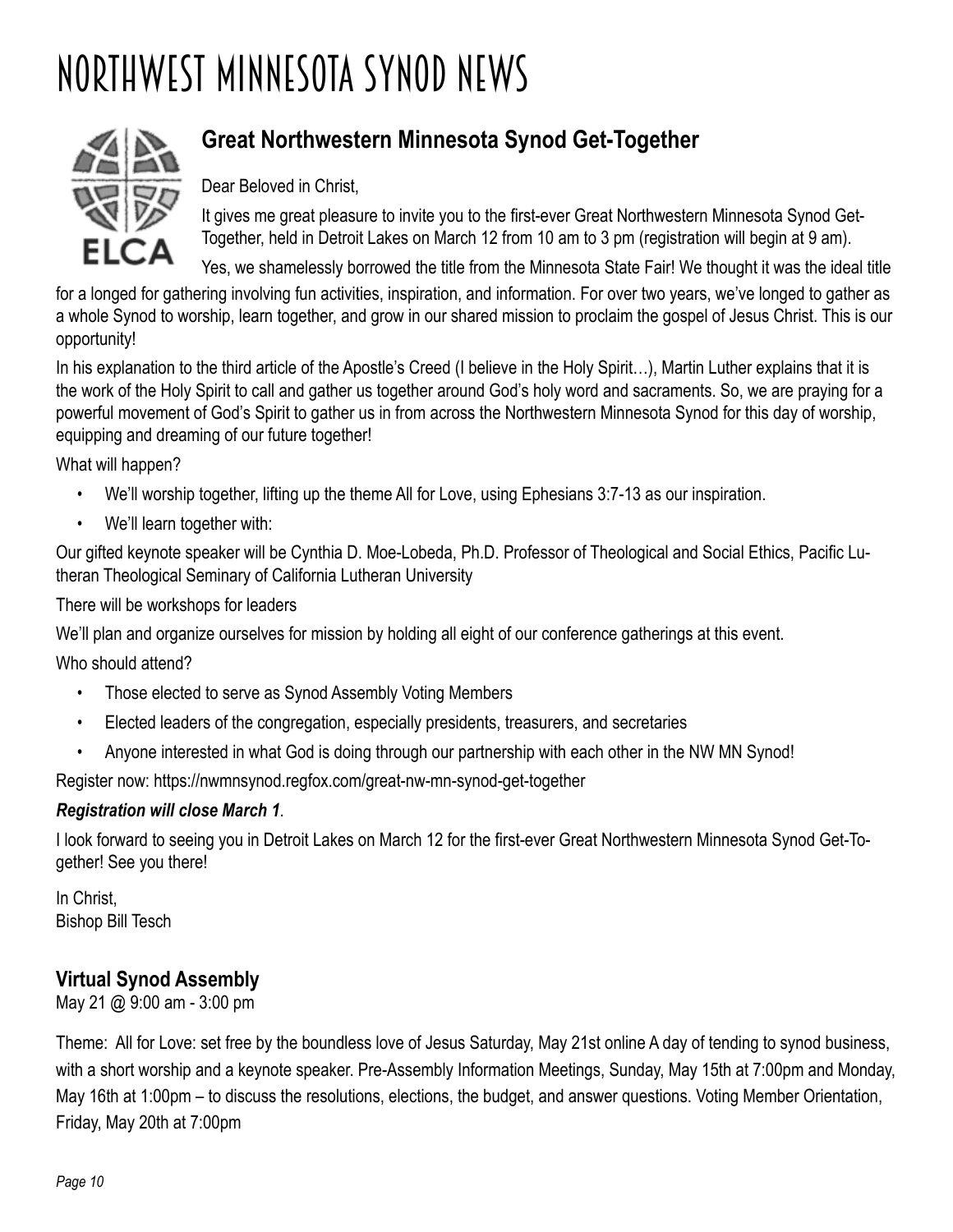# dear partners in mission,

*I hope this message finds you well. Below, you will find information related to our forthcoming home assignment. It has been four years since we have been able to visit congregations in the U.S., so we are chomping at the bit! Your help is greatly appreciated.*

*Warm regards, and hopefully warm temperatures as well!*

*Jackie and Patrick Bencke*

Dear Sponsoring Congregations, February 14th, 2022

Greetings in the name of our Lord and Savior, Jesus Christ!

It is official! Our home assignment will be taking place this coming summer in conjunction with the ELCA Summer Missionary Conference. This is our opportunity to come and share with you some of the exciting things that God has been doing in Japan and in our lives. As we find our way back home, please remember there are a limited number of Sundays available during our home-assignment time and I strongly encourage you to consider a weekday visit opportunity. Requests will be taken until April 1st.

Here are a few of the ways we will be prepared to serve during a visit.

- Offer a message during worship in lieu of the sermon.
- Provide a 15-30 minute presentation about mission in Japan, plus Q & A time
- Teach a Japanese hymn
- Teach origami or how to write a few Japanese characters (good for youth gatherings, confirmation class, Vacation Bible School, etc.)
- A special mission event (mixer/potluck/tea/social gathering/Mission Sunday, etc.)
- BBQ/Picnic with focus on 'getting to know you' and building relationships

**Availability:** One or both of us will to be available between July 21th to September 16th.

**Cost:** As indicated in the ELCA covenants, the expenses we incur need to be covered by the congregations we visit. Because the costs vary for travel to different areas, the most equitable way to manage expenses is to divide the total cost among all the congregations we visit. This fee will help us offset our costs for car rental, fuel, and lodging en route.

It saves considerable expense and travel time if geographically connected sponsors coordinate their visit invitations. As in the past, Hastings, Minnesota will be our home base during our visits. Please scan the list of cities where our sponsoring ELCA congregations are located to see if there are logical connections to explore.

**Minnesota Congregations:** Aitkin, Alexandria, Ashby, Barnesville, Bemidji, Benson, Center City, Chisholm, Dalbo, Duluth, Eagle Bend, Elkton, Forest Lake, Grygla, Hinckley, Kenyon, Lake Park-Cormorant, LeRoy, Maplewood, Moorhead, Paynesville, Rogers, Stephen.

**How to schedule a visit:** If you are considering having us visit, even if you haven't decided to make an official invitation, please send me a short email at jacqueline.bencke@gmail.com by April 1st. and include the following information:

- 1. Church name and full address and phone number
- 2. First, second and third choices of dates that will work for you. One date should be a non-Sunday.
- 3. START TIMES of the church service(s) you would like us to attend
- 4. What you would like us to do during our visit (e.g. provide a message in lieu of the sermon, power point presentation during coffee hour, Japanese activity). Be as specific as possible.

#### *It is very important when communicating by email that you specify BOTH the name of the congregation and the city in the subject heading of your message.*

As always, we are grateful for your prayers, communication, and financial support!

Blessings,

Patrick and Jackie Bencke